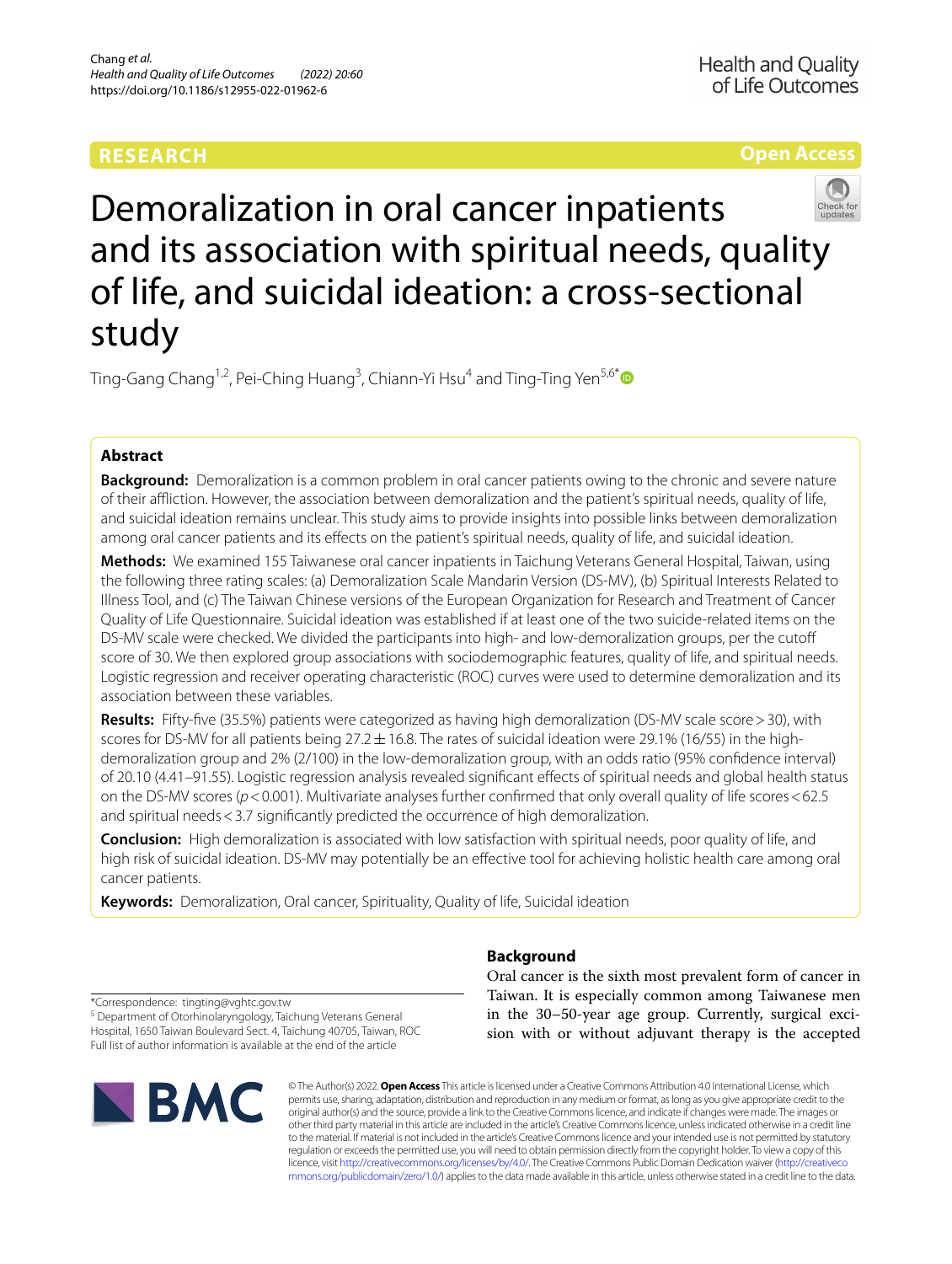treatment modality  $[1]$  $[1]$ . However, there has been an increase in the need for post-surgical medical care among oral cancer patients. Patients with oral cancer experience uncomfortable post-surgical outcomes including distorted appearance, poor articulation, difficulty in mastication, uneasy respiration post-tracheostomy, and exposed surgical wounds along with post-surgical infammation. Quality of life is an important outcome in oral cancer [\[2](#page-7-1)]. Quality of life of patients with oral cancer is afected by a number of factors, such as age, sex, site, stage, emotional status, smoking and alcohol consumption, marital status, income, performance status, method of reconstruction, access, mandibular resection, neck dissection, percutaneous endoscopic gastrostomy, and postoperative radiotherapy [\[3](#page-7-2)]. Patients of head and neck cancer face a number of survivorship pitfalls postsurgery, like sexual dysfunction and negative body image, psychosocial issues, including depression, anxiety, and suicide risk [\[4–](#page-7-3)[6\]](#page-7-4). Psychological issues, such as depression and anxiety, may persist even after the physical symptoms have been stabilized [[7\]](#page-7-5).

Demoralization is a normal psychological response to painful, advanced, and/or terminal diseases [[8,](#page-7-6) [9](#page-7-7)] and currently does not refer to specifc brain pathologies. In contrast to major depression, demoralization usually manifests as existential distress, helplessness, hopelessness, and the loss of meaning and purpose associated with a specific event  $[10]$  $[10]$ . Demoralization exists independently of depression among patients with chronic and/ or severe illnesses [\[11\]](#page-7-9). Demoralization is of high clinical importance when symptoms are severe or serious suicidal thoughts occur.

A review study reported demoralization in 13–18% patients with progressive disease or cancer [\[12\]](#page-7-10). Some evidence supports a relationship between demoralization and sociodemographic factors, such as unemployment, mental problems, or a lack of spiritual needs being met as well as other psychological factors, such as distress and a lack of hope, goals, and value for life [[9\]](#page-7-7). In Taiwan, 24.3% of patients with head and neck cancers experience demoralization, with high Demoralization Scale Mandarin Version (DS-MV) scores, particularly those with no jobs or low incomes [[13\]](#page-7-11). Other studies have reported an association between demoralization and poor quality of life [[14–](#page-7-12)[16\]](#page-7-13). However, the prevalence of demoralization in patients with oral cancer remains unclear. Clinicians and psychiatrists are more familiar with the diagnosis of depression than with the defnition, diagnosis, evaluation, or intervention of demoralization.

Poor quality of life may also be an important determinant that propels terminal cancer patients to seek accelerated death [[17](#page-7-14)]. Demoralization has a greater impact on suicidal ideation than on depression among patients with lung cancer, leukemia, and lymphoma; demoralization also has a greater impact on suicidal ideation than depression  $[18]$  $[18]$ . Reportedly, 0.8–71.4% of nonpsychiatric cancer patients experience suicidal ideation, with severity likely related to the site of cancer, physical functioning, and prognosis  $[19]$  $[19]$ . Baker et al.  $[20]$  $[20]$  first showed that hopelessness is an independent mediator of suicide and a predictor of suicidal tendencies more efectively than depression [\[21](#page-8-0)]. Demoralization may be an indicator of suicidal ideation in cancer patients who are not depressed and have already lost their meaning of life [[18](#page-7-15)]. Depression, loss of meaning and purpose, loss of control, and low self-worth are strong clinical indicators of suicidal tendencies  $[17]$  $[17]$ . Therefore, existentially oriented interventions, such as meaning-centered therapy, are needed for early suicide prevention

Patients with cancer who meet their spiritual needs are better able to cope with the physical and mental distress and consequences of cancer treatment. For cancer patients, spiritual needs strongly afect their quality of life [[22\]](#page-8-1). Spiritual needs are multidimensional and are related to an individual's religious and cultural background. Spiritual needs can be constructed along four dimensions: existential needs, religious needs, inner peace needs, giving/generativity, and forgiveness needs  $[23]$  $[23]$ . The spiritual needs of patients are extensive and personal [[24\]](#page-8-3). Past research on cancer patients has shown that satisfaction with one's spiritual needs is positively related to quality of life [\[25](#page-8-4)]. To achieve holistic care, it is imperative to cater to the spiritual aspects of patients in addition to treating them within the bio-psycho-social treatment model. There are no data on the link between demoralization and the spiritual needs and quality of life in patients with oral cancer.

Therefore, we aimed to understand severity and incidence of demoralization in oral cancer patients and its association between demoralization and spiritual needs, quality of life, and suicidal ideation in oral cancer patients. We also try to predict the demoralization in oral cancer patients in order to provide timely diagnosis and interventions. Our results will also serve to further improve the quality of life and overall care quality of patients with oral cancer.

### **Methods**

and treatment.

### **Design**

This cross-sectional study aimed to examine the relationship between demoralization and spiritual needs, quality of life, and suicidal ideation among inpatients diagnosed with oral cancer.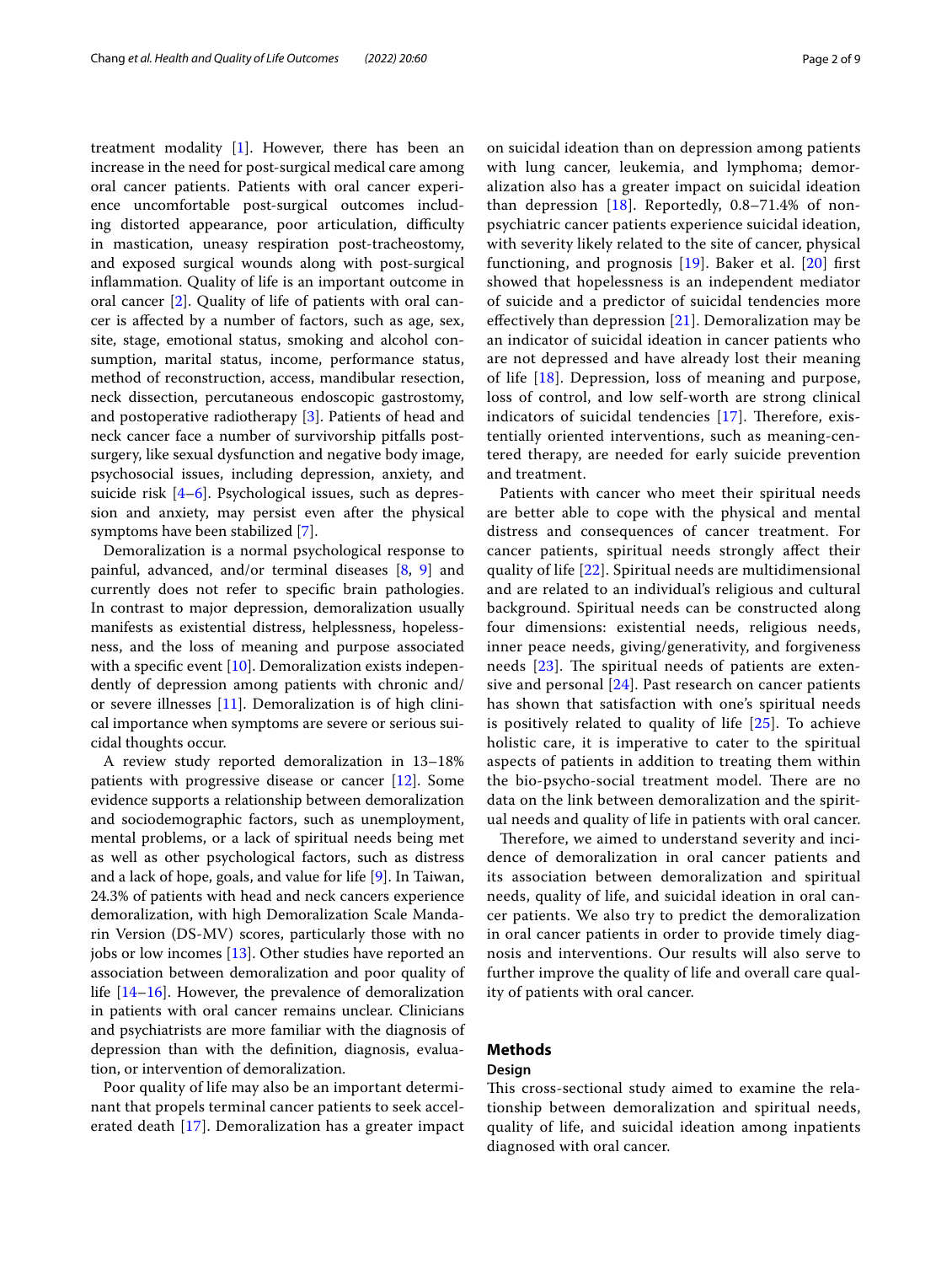### **Participants**

Convenience sampling was used to recruit the sample. Oral cancer patients hospitalized in acute care at Taichung Veterans General Hospital, Taichung, Taiwan, for various reasons from August 2018 to August 2019 were invited to participate in this study. The inclusion criteria were diagnosis of oral cancer, aged > 20 years, and ability to communicate in Mandarin. The exclusion criteria were an inability to communicate in Mandarin or complete the questionnaires.

### **Instruments**

Our trained research assistants conducted surveys on DS-MV [\[13](#page-7-11)] and appropriate sociodemographic variables (age, sex, education, marital status, religious afliation, employment status, monthly income), cancer status (stage and location), treatment, quality of life, sleep quality, spiritual needs scale, duration since diagnosis, Spiritual Interests related to Illness Tool (C-SpIRIT), and The Taiwan Chinese versions of the European Organization for Research and Treatment of Cancer Quality of Life Questionnaire (EORTC QLQ-C30).

### *Demoralization*

DS-MV was translated from the Demoralization Scale developed by Kissane  $[26]$  $[26]$ . The DS-MV has the following dimensions: loss of meaning (5 items), disheartenment (6 items), dysphoria (5 items), sense of failure  $(4$  items), and helplessness  $(4$  items). The DS-MV has acceptable reliability with a Cronbach's alpha of 0.928 and internal reliability is acceptable with Cronbach's alphas in the range of 0.63–0.85. Pearson's correlation showed a positive correlation ( $\gamma = 0.703$ , p < 0.001) between DS-MV and the Beck Hopelessness Scale scores and a negative correlation ( $\gamma = -0.680$ , p < 0.001) between DS-MV and the McGill Quality of Life Questionnaire scores. According to previous reports, DS-MV scores > 30 indicated high demoralization [\[26,](#page-8-5) [27\]](#page-8-6).

### *Suicidal ideation*

There are two items from the DS-MV that indicate suicidal ideation: "life is no longer worth living" and "I would rather not be alive." Suicidal ideation was defned as answering "yes" to at least one of these statements.

### *Questionnaire on Quality of life*

Our questionnaire was derived from EORTC QLQ-C30, developed by the EORTC QoL Group. It has been translated and validated in over 100 languages and is used in numerous studies worldwide. The Chinese version of the EORTC QLQ‐C30 questionnaire in Taiwan was obtained with an agreement license from the Quality of Life Unit of the EORTC Data Centre in Brussels, Belgium. The questionnaire contained items designed to evaluate general health, along with physical, emotional, and social domains. It includes 30 questions grouped into fve functional scales: physical, role, cognitive, emotional, and social. It has three symptom scales: fatigue, nausea, and pain, as well as six single questions evaluating the intensity of the following symptoms: dyspnea, sleeplessness, lack of appetite, constipation, diarrhea, and financial problems. The last two questions revealed the overall health assessment. The questionnaire contains a 4-point scale (never:  $1$ , sometimes: 2, often: 3, very often: 4) [\[28](#page-8-7)]. A high score indicated a high response level. A high global health status represents high quality of life, and a high symptom score represents a high level of symptoms.

### *Spiritual Interests Related to Illness Tool (C‑SpIRIT) Chinese version*

Taylor developed a 44-item SpIRIT to measure satisfaction with the spiritual needs of cancer patients and their families  $[29]$ . The eight dimensions of the 44-item SpIRIT were as follows: possessing a positive perspective, having a relationship with God, giving love to others, receiving love from others, revaluating beliefs, seeking the meaning of life, practicing religion, and preparing for death. A 5-point Likert scale was used for responding. The higher the score, the higher the spiritual need of a specifc category. Lin [[30\]](#page-8-9) modifed the Chinese version of the Spiritual Needs Measurement Tool for Taiwanese patients. There are 21-items divided into five dimensions related to beliefs/religion, positive attitude toward life, love to/from others, seeking the meaning of life, and a peaceful mind.

### **Data collection**

We divided the participants into two groups: high- and low-demoralization groups, per the cutoff score of 30. We then explored group associations with sociodemographic features, quality of life, and spiritual needs. Logistic regression and receiver operating characteristic (ROC) curves were used to determine the demoralization and its association between overall quality of life, spiritual needs.

### **Statistical analyses**

Sociodemographic and cancer associated data are expressed as numbers and percentages. Between-group diferences were evaluated using the chi-square test, Fisher's exact test, the Mann–Whitney test, logistic regression, and Spearman's rank correlation coefficient. Statistical significance was set at  $p < 0.05$ . Analyses were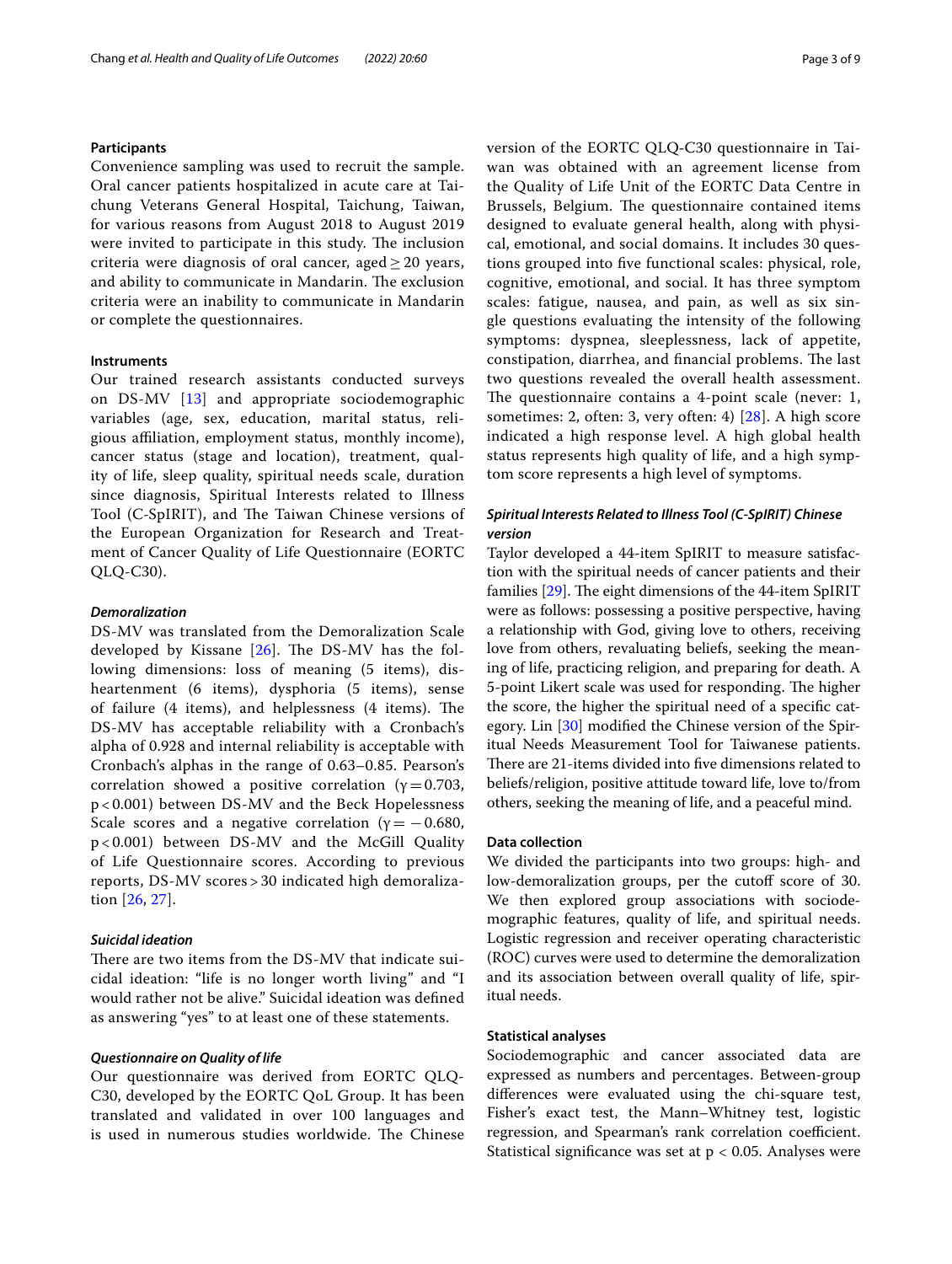performed using the Statistical Package for the Social Sciences (IBM SPSS version 22.0; International Business Machines Corp, New York, USA).

### **Ethical statement**

Informed consent was obtained from all participants. This study was approved by the Ethics Committee of the Taichung Veterans General Hospital (serial number: CE18244B). The researchers explained the voluntary participation, guarantee of anonymity, and freedom to withdraw from the study at any time.

### **Results**

We recruited 155 inpatients with oral cancer for the study. The sociodemographic characteristics and medi-cal information are presented in Table [1.](#page-4-0) Those who had completely flled out the DS-MV, C-SpIRIT, EORTC QLQ-C30 questionnaires included 147 men (94.8%) and 8 women (5.2%) with a mean age of  $52.9 \pm 9.7$  years. Among them, 76.8% were married, 54.2% had a high school degree or above, 53.5% were religiously afliated with Taoism, 67.1% had full-time jobs, 53.5% were diagnosed with stage III/IV cancer, and 85.2% were admitted for surgery.

The mean total DS-MV score was  $27.2 \pm 16.8$ ; range 0–70). Overall, 55 had high DS-MV scores, with a 35.5% incidence of demoralization, and 100 patients (64.5%) had low DS-MV scores. Sociodemographic features, cancer status, treatment, quality of life, sleep quality, spiritual needs scale, and duration since diagnosis are shown in Table [1](#page-4-0) for all participants and the two groups (high and low DS-MV scores). We found no intergroup diferences in sociodemographic features, cancer status, treatment duration since diagnosis, or recurrence status.

Regarding quality of life, all subscales of the functional scales had signifcantly lower scores in the high DS-MV group. In the same group, only fatigue, pain, dyspnea, constipation, and financial difficulties showed significantly higher scores. Regarding spiritual needs, a positive attitude toward life, love shown to/from others, seeking the meaning of life, and having a peaceful mind were associated with signifcantly low scores.

Eighteen patients (11.61%) agreed to at least one of the suicidal ideation statements. The suicidal ideation rates in the high- and low-demoralization groups were 16/55 (29.1%) and 2/100 (2%), respectively, with a signifcant intergroup difference ( $p < 0.001$ ). The high-demoralization group was 20.1 times more likely to have suicidal ideation than the low-demoralization group, with an odds ratio (95% confdence interval) of 20.10 (4.41–91.55).

Logistic regression and ROC curves were used to determine correlations between overall quality of life, spiritual needs, and each patient's demoralization scores. Results from univariate analyses showed that to predict the occurrence of high demoralization  $(AUC > 0.7)$ , the following conditions were required: an overall quality of life score  $< 62.5$ , a functional score  $< 68.2$ , an asymptomatic score>26.2, and a total score of spiritual needs<3.7. Multivariate analyses further showed that only an overall quality of life total score<62.5 and a spiritual needs score<3.7 significantly predicted the occurrence of high demoralization (Table [2;](#page-5-0) Fig. [1](#page-6-0)).

### **Discussion**

This is the first study on patients with oral cancer regarding the associations between demoralization and spiritual needs, quality of life, and suicidal ideation. We found that (a) patients with oral cancer were more likely to experience demoralization (35.5%) than those with other cancers, (b) high demoralization was associated with low satisfaction in spiritual needs, (c) high demoralization was associated with low quality of life, and (d) the odds ratio of suicidal ideation was 20 times more for patients with higher demoralization than for those with lower demoralization. Therefore, we propose that early assessment of demoralization is helpful in achieving holistic healthcare and preventing early suicide in these patients.

This study found that cancer status, treatment duration, and recurrence status were not signifcantly associated with demoralization. Clinically, major surgery has a negative impact not only on demoralization rates, but also on the quality of life, satisfaction of spiritual needs, and suicidal ideation. The participants in the present study comprised a higher proportion of those with demoralization than those in a previous study  $[12]$  $[12]$ . However, the mean demoralization scores in the present study were lower than those in a previous study among outpatients with head and neck cancer in Taiwan [\[13](#page-7-11)]. A possible reason for this is that most participants were in the advanced stage. They were admitted for major surgery and underwent assessment before surgery.

Suicide is an important clinical issue in chronic cancer care, and our study evaluated suicidal ideation using the DS-MV. In our study, we used two DS-MV statements to defne suicidal ideation: "Life is no longer worth living" and "I would rather not be alive." Demoralization was positively associated with suicidal ideation. Our results showed that the highly demoralized group experienced greater suicidal ideation. This finding is consist-ent with the literature on patients with cancer [[13](#page-7-11), [18](#page-7-15)]. For patients with high demoralization, suicidal ideation is suspected; therefore, early intervention is needed. Furthermore, demoralization is more likely to associate with depression  $[8, 31]$  $[8, 31]$  $[8, 31]$ . Therefore, patients with comorbidities of depression and hopelessness experience greater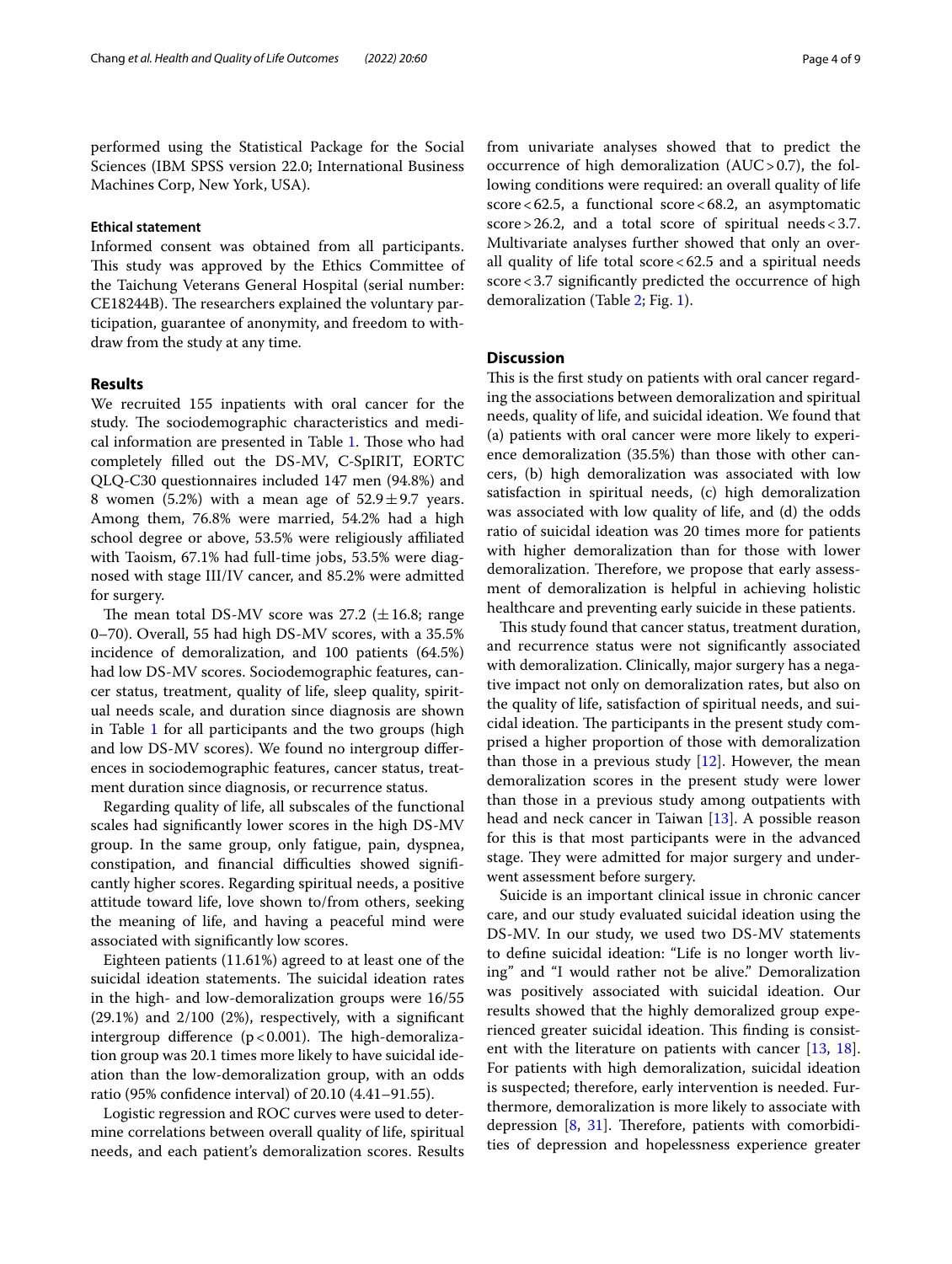<span id="page-4-0"></span>

| <b>Table 1</b> Sociodemographic characteristics of all patients and associations between the variables for the two groups |  |
|---------------------------------------------------------------------------------------------------------------------------|--|
|---------------------------------------------------------------------------------------------------------------------------|--|

|                            | <b>Total</b>             | $DS-MV^2 = 30 (n = 100)$ | DS-MV $>$ 30 (n = 55)   | p value   |
|----------------------------|--------------------------|--------------------------|-------------------------|-----------|
| Age                        | 52.9 (45.4-59.2)         | 53.3 (44.8-59.8)         | 52.2 (47-59.2)          | 0.982     |
| Gender                     |                          |                          |                         | 0.455     |
| Male                       | 147 (94.8%)              | 96 (96.0%)               | 51 (92.7%)              |           |
| Female                     | $8(5.2\%)$               | 4 (4.0%)                 | 4(7.3%)                 |           |
| Education                  |                          |                          |                         | 0.627     |
| Elementary school          | 16 (10.3%)               | 10 (10.0%)               | $6(10.9\%)$             |           |
| Junior school              | 55 (35.5%)               | 35 (35.0%)               | 20 (36.4%)              |           |
| Senior high school         | 68 (43.9%)               | 47 (47.0%)               | 21 (38.2%)              |           |
| College                    | 13 (8.4%)                | $6(6.0\%)$               | 7 (12.7%)               |           |
| Research institute         | $3(1.9\%)$               | $2(2.0\%)$               | $1(1.8\%)$              |           |
| Marital status             |                          |                          |                         | 0.743     |
| Married                    | 119 (76.8%)              | 79 (79.0%)               | 40 (72.7%)              |           |
| Never married              | 23 (14.8%)               | 14 (14.0%)               | $9(16.4\%)$             |           |
| Divorced                   | 10 (6.5%)                | $5(5.0\%)$               | 5 (9.1%)                | $(9.1\%)$ |
| Widowed                    | $3(1.9\%)$               | $2(2.0\%)$               | $1(1.8\%)$              |           |
| Religious affiliation      |                          |                          |                         | 0.261     |
| Atheist                    | 21 (13.5%)               | 14 (14.0%)               | 7 (12.7%)               |           |
| Taoism                     | 83 (53.5%)               | 58 (58.0%)               | 25 (45.5%)              |           |
| Buddhism                   | 40 (25.8%)               | 21 (21.0%)               | 19 (34.5%)              |           |
| Christianity               | $3(1.9\%)$               | $1(1.0\%)$               | 2(3.6%)                 |           |
| Other                      | $8(5.2\%)$               | $6(6.0\%)$               | $2(3.6\%)$              |           |
| Employment status          |                          |                          |                         | 0.394     |
| Full-time job              | 104 (67.1%)              | 69 (69.0%)               | 35 (63.6%)              |           |
| Retired                    | 22 (14.2%)               | 14 (14.0%)               | 8 (14.5%)               |           |
| Part-time job              | 17 (11.0%)               | 8 (8.0%)                 | 9(16.4%)                |           |
| Unemployment               | $9(5.8\%)$               | $6(6.0\%)$               | 3(5.5%)                 |           |
| Housewife/househusband     | $3(1.9\%)$               | $3(3.0\%)$               | $0(0.0\%)$              |           |
| Monthly income(NTD)        |                          |                          |                         | 0.069     |
| \$20,000 or less           | 36 (23.2%)               | 21 (21.0%)               | 15 (27.3%)              |           |
| \$20,001-\$40,000          | 59 (38.1%)               | 39 (39.0%)               | 20 (36.4%)              |           |
| \$40,001-\$60,000          | 41 (26.5%)               | 23 (23.0%)               | 18 (32.7%)              |           |
| \$60,001 or more           | 19 (12.3%)               | 17 (17.0%)               | 2(3.6%)                 |           |
|                            |                          |                          |                         | 0.567     |
| Tumor stage<br>$\mathbf 0$ | 2(1.3%)                  | $2(2.0\%)$               | $0(0.0\%)$              |           |
|                            | 31 (20.0%)               | 20 (20.0%)               | 11 (20.0%)              |           |
| $\vert\vert$               | 39 (25.2%)               | 23 (23.0%)               | 16 (29.1%)              |           |
| $\vert\vert\vert$          |                          |                          | $5(9.1\%)$              |           |
| $\mathsf{IV}$              | 21 (13.5%)<br>62 (40.0%) | 16 (16.0%)<br>39 (39.0%) | 23 (41.8%)              |           |
| Treatment                  |                          |                          |                         | 0.303     |
|                            |                          |                          | 44 (80.0%)              |           |
| Surgery                    | 132 (85.2%)              | 88 (88.0%)               |                         |           |
| Chemotherapy               | 10 (6.5%)                | $6(6.0\%)$               | 4(7.3%)                 |           |
| Symptom relief             | 12 (7.7%)                | 5 (5.0%)                 | 7 (12.7%)<br>$0(0.0\%)$ |           |
| Immunotherapy              | $1(0.6\%)$               | $1(1.0\%)$               |                         |           |
| Time since diagnosis       |                          |                          |                         | 0.185     |
| 1-2 years                  | 11 (7.1%)                | $6(6.0\%)$               | 5 (9.1%)                |           |
| <3 months                  | 83 (53.5%)               | 60 (60.0%)               | 23 (41.8%)              |           |
| 3 months-1 year            | 17 (11.0%)               | 10 (10.0%)               | 7 (12.7%)               |           |
| >2 years                   | 44 (28.4%)               | 24 (24.0%)               | 20 (36.4%)              |           |
| Recurrence (Yes)           | 41 (26.5%)               | 22 (22.0%)               | 19 (34.5%)              | 0.133     |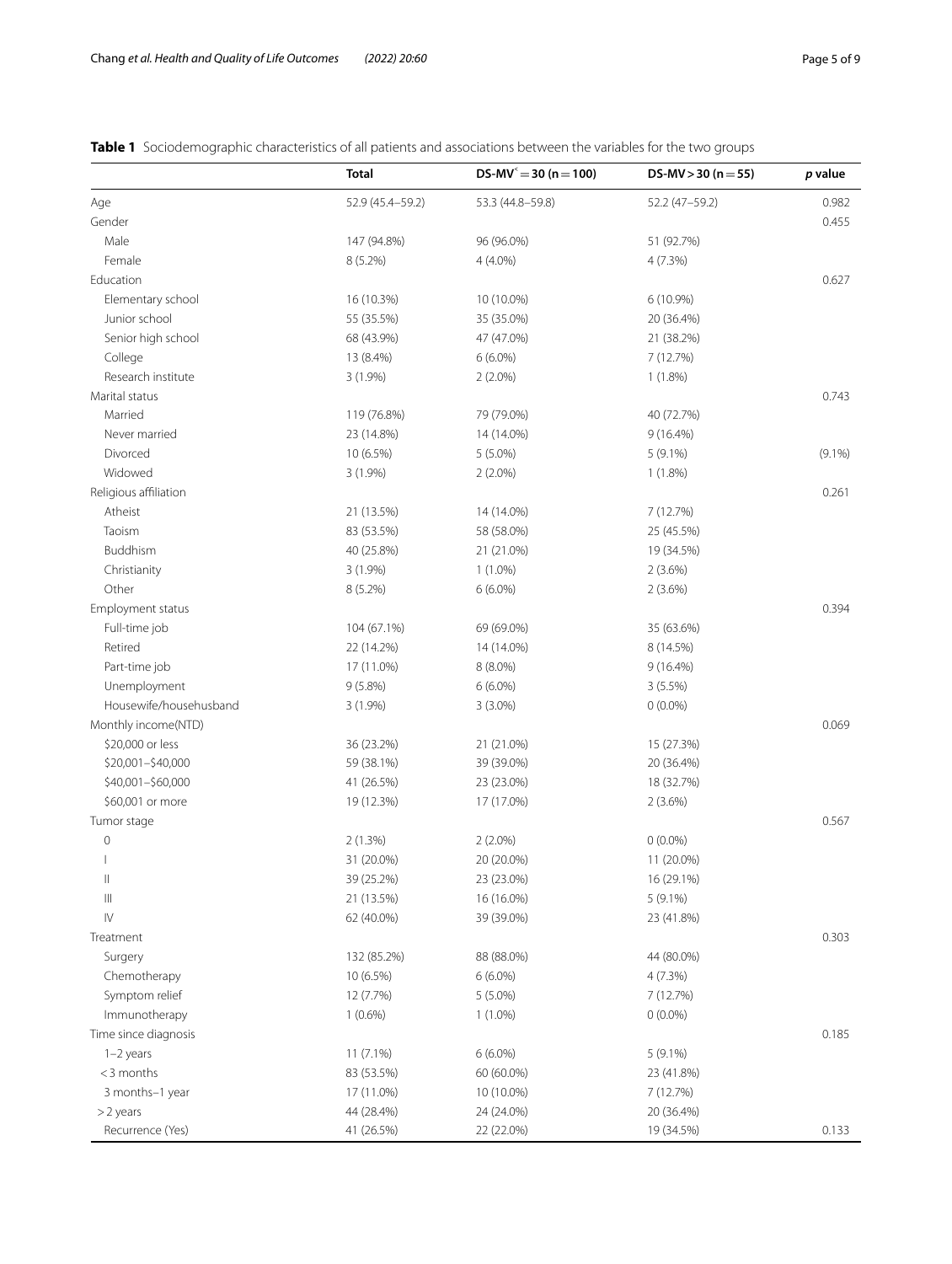## **Table 1** (continued)

|                                          | <b>Total</b>                                           | $DS-MV^2 = 30 (n = 100)$         | DS-MV $>$ 30 (n = 55) | p value    |  |
|------------------------------------------|--------------------------------------------------------|----------------------------------|-----------------------|------------|--|
| Under anti-cancer treatment(Yes)         | 145 (100%)                                             | 96 (96.0%)                       | 49 (89.1%)            | 0.168      |  |
| Location                                 |                                                        |                                  |                       | 0.083      |  |
| Tongue                                   | 61 (39.4%)                                             | 37 (37.0%)                       | 24 (43.6%)            |            |  |
| Buccal                                   | 44 (28.4%)                                             | 35 (35.0%)                       | $9(16.4\%)$           |            |  |
| Gum                                      | 26 (16.8%)                                             | 16 (16.0%)                       | 10 (18.2%)            |            |  |
| Mouth                                    | 19 (12.3%)                                             | 11 (11.0%)                       | 8 (14.5%)             |            |  |
| Lip                                      | 4(2.6%)                                                | $1(1.0\%)$                       | $3(5.5\%)$            |            |  |
| Oropharynx                               | $1(0.6\%)$                                             | $0(0.0\%)$                       | $1(1.8\%)$            |            |  |
| Suicidal ideation(Yes)                   | 18 (11.6%)                                             | 16 29.1%                         | 2 2%                  | $< 0.001*$ |  |
| Global health status/OoL                 | 50.0 (33.3-66.7)                                       | 58.0 (41.8-75)                   | $50.0(17 - 58.3)$     | $< 0.001*$ |  |
| <b>Functional scales</b>                 | 69.0 (57-81)                                           | 77.2 (63.3-86.6)                 | 59.4 (46.3-69.3)      | $< 0.001*$ |  |
| Physical functioning                     | 73.3 (60-87)                                           | 80.0 (61.7-93)                   | 67.0 (46.7-86.7)      |            |  |
| Role functioning                         | 66.7 (33.3-100)<br>66.7 (33.3-100)<br>$50.0(33 - 100)$ |                                  | 0.048                 |            |  |
| <b>Emotional functioning</b>             | 75.0 (66.7-91.7)                                       | 83.3 (67-100)<br>$66.7(50-75)$   |                       | $< 0.001*$ |  |
| Cognitive functioning                    | 83.3 (66.7-100)                                        | 83.3 (67-100)<br>$66.7(50-83.3)$ |                       | $< 0.001*$ |  |
| Social functioning                       | 66.7 (33.3-83.3)                                       | 66.7 (50-83.3)                   | 33.3 (33-66.7)        | $< 0.001*$ |  |
| Symptom scales                           | 25.9 (16-35.8)                                         | $22.5(12.7 - 31.3)$              | 34.6 (24.1-41.4)      | $< 0.001*$ |  |
| Fatigue                                  | 33.3 (22.2-55.6)                                       | 33.3 (11.1-44.4)                 | 44.4 (33.3 - 66.7)    | $< 0.001*$ |  |
| Nausea and vomiting                      | $0.0(0-16.7)$                                          | $0.0(0-16.7)$<br>$0.0(0-16.7)$   |                       | 0.097      |  |
| Pain                                     | 33.3 (16.7-66.7)                                       | 33.0 (16.7-50)                   | 50.0 (33.3-66.7)      | $< 0.001*$ |  |
| Dyspnoea                                 | $0.0(0-33.3)$                                          | $0.0(0-33.3)$                    | $33.0(0-33.3)$        | 0.033      |  |
| Insomnia                                 | 33.3 (33-66.7)                                         | 33.3 (0-66.7)                    | 33.3 (33-66.7)        | 0.319      |  |
| Appetite loss                            | $0.0(0-33.3)$<br>$0.0(0-33.3)$                         |                                  | $33.0 (0 - 33.3)$     | 0.096      |  |
| Constipation                             | $0.0(0-33.3)$                                          | $0.0(0-33.3)$                    | $33.3(0 - 33.3)$      | $< 0.001*$ |  |
| Diarrhoea                                | $0.0(0-33.3)$                                          | $0.0(0-33.3)$                    | $0.0(0-33.3)$         | 0.591      |  |
| Financial difficulties                   | 33.3 (0-66.7)                                          | $33.0(0 - 33.3)$                 | 33.3 (33-66.7)        | $< 0.001*$ |  |
| Spiritual interests                      | $3.8(3.5-4.2)$                                         | $4.0(3.7 - 4.4)$                 | $3.6(3.2 - 3.9)$      | $< 0.001*$ |  |
| Related to beliefs                       | $3.0(2.6-3.6)$                                         | $3.0(2.6 - 3.6)$                 | $2.9(2.4-3.3)$        | 0.055      |  |
| Religion, positive attitudes toward life | $4.0(3.8-4.8)$                                         | $4.3(4-5)$                       | $3.8(3-4)$            | $< 0.001*$ |  |
| Love to/from others                      | $4.0(3.8-4.5)$                                         | $4.0(3.8-4.5)$                   | $3.8(3.5-4)$          | $0.003*$   |  |
| Seeking for the meaning of life          | $4.0(3.7-4.3)$                                         | $4.0(4-4.7)$                     | $4.0(3-4)$            | $0.001*$   |  |
| Peaceful mind                            | $4.0(3.7 - 4.7)$                                       | $4.3(4-5)$                       | $4.0(3.3-4.3)$        | $< 0.001*$ |  |

Chi-square test. Fisher's exact test. Mann–Whitney U test. \*p<0.01

Continuous data were expressed median and IQR

Categorical data were expressed number and percentage

## <span id="page-5-0"></span>**Table 2** Univariate and multivariate analysis of demoralization in all patients

|                                                   | Univariate |                  |                | Multivariate |                  |            |
|---------------------------------------------------|------------|------------------|----------------|--------------|------------------|------------|
|                                                   | ΟR         | 95%CI            | <i>p</i> value | ΟR           | 95%CI            | p value    |
| Global health status/QoL $(< 62.5$ vs. $> 62.5$ ) | 5.39       | $(2.22 - 13.07)$ | $< 0.001*$     | 5.09         | $(2.00 - 12.94)$ | $0.001*$   |
| Functional scales $(< 68.2$ vs $> 68.2$ )         | 5.68       | $(2.73 - 11.85)$ | $< 0.001*$     |              |                  |            |
| Symptom scales ( $\geq$ 26.2 vs. < 26.2)          | 4.15       | $(2.04 - 8.44)$  | $< 0.001*$     |              |                  |            |
| Spiritual interests $(< 3.7$ vs. $> 3.7$ )        | 5.32       | $(2.59 - 10.90)$ | $< 0.001*$     | 5.08         | $(2.38 - 10.81)$ | $< 0.001*$ |

Logistic regression. \*p<0.01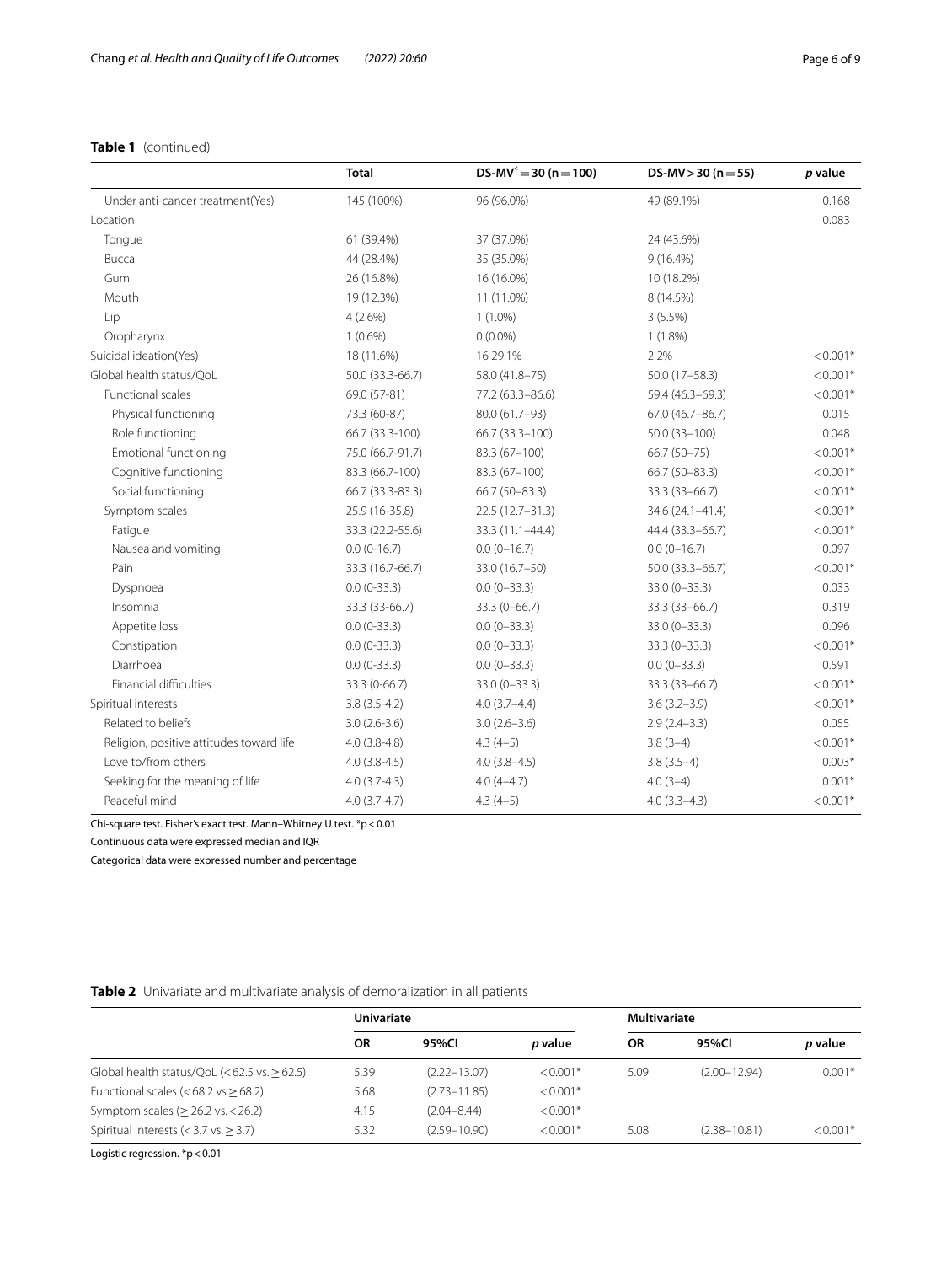<span id="page-6-0"></span>demoralization and require early suicide prevention and treatment.

In this study, we did not distinguish between depression and demoralization. Demoralization and depression have diferent clinical manifestations and treatments. Demoralization is associated with poorly controlled physical symptoms, inadequately treated depression and anxiety, reduced social functioning, unemployment, marital status  $[12]$  $[12]$ , and, possibly, age and sex  $[9]$  $[9]$ . With regard to these parameters, we found no diference between the high- and low-demoralization groups in the relevant factors, including age, sex, education, marital status, religious affiliation, employment status, monthly income, cancer status (stage and location), and treatment. The roles of these factors, including the differences between inpatient and outpatient standing, cancer stage, and other complications, are still not fully understood. Follow-up research needs to include prospective research and establishment of important treatment time points as well as physical, psychological, and spiritual needs of the patients, and resources available for long-term care.

Currently, several scales are used to identify demoralized patients, including the Demoralization Scale [\[26](#page-8-5)], DS-II [\[9](#page-7-7)], and the Short Demoralization Scale (SDS) [\[32](#page-8-11)]. We used the Mandarin version of the Demoralization Scale; there is currently no Mandarin version of the DS-II or SDS for evaluating demoralization. Medical professionals have poor understanding of demoralization and require sensitization and training [[33\]](#page-8-12). DS-MV is a selfreport questionnaire for oral cancer patients and should be used as a routine screening tool to predict quality of life, suicidal ideation, comorbid depression, and spiritual needs. For those facing survival threats, demoralization is a clinically useful feature that guides clinicians in their efforts to restore morale, meaning, and purpose  $[9]$  $[9]$  $[9]$ .

Another key point of this study was to evaluate which factors could predict high levels of demoralization in patients with cancer. The results of the C-SpIRIT and EORTC QLQ-C30, an overall quality of life score  $< 62.5$ , a functional score<68.2, an asymptomatic score>26.2, and a total score of spiritual needs<3.7 were all predictors of high demoralization. Clinically, the C-SpIRIT and EORTC QLQ-C30 can be used to infer high demoralization in patients.

Our study revealed the values of  $27.2 \pm 16.8$  for DS-MV and a 35.5% incidence of demoralization in our patients. Oral cancer is usually included among head and neck cancers. A study reported that among patients with head and neck cancer, 50% reported problems with eating, 28.5% had depressive symptoms, and 17.3% experienced substantial pain [\[5\]](#page-7-18). In a previous study in Taiwan, head and neck cancer outpatients had the highest score on DS-MV (38.4,  $SE = 13.6$ ) when compared with other cancer outpatients [[13](#page-7-11)]. A previous study reported that patients with head and neck cancer comprised higher proportions of those with depression and anxiety [\[34](#page-8-13)]. Patients likely have greater demoralization when specifc attributes of oral cancer, i.e., disease severity and postoperative treatment, are considered, as verifed by our results. High demoralization is signifcantly correlated with subscale scores of quality of life (fatigue, pain, dyspnea, constipation, and financial difficulties) as well as subscale scores of spiritual needs (positive attitude toward life, love shown to/from others, seeking the meaning of life, and a peaceful mind). In our study, all participants were inpatients, with most being men with full-time jobs and religious affiliations, and had a minimum education level of senior high school. The results may vary depending on country, culture, disease characteristics, and general conditions.

### **Limitations**

This was a cross-sectional investigation based on patients from a single institute in Taiwan in which most oral cancer patients were men; therefore, the results are applicable mostly to male patients and the effects of sex remain unclear. Further, the reliability and validity of the DS-MV scale in identifying suicidal ideation have not yet been established. Therefore, suicidal ideation was the only descriptive statistical result.

A considerable amount of time is required to assess the overall needs of such patients and that the DS-MV is correlated with C-SpIRIT and EORTC QLQ-C3. Thus, high demoralization is negatively associated with low

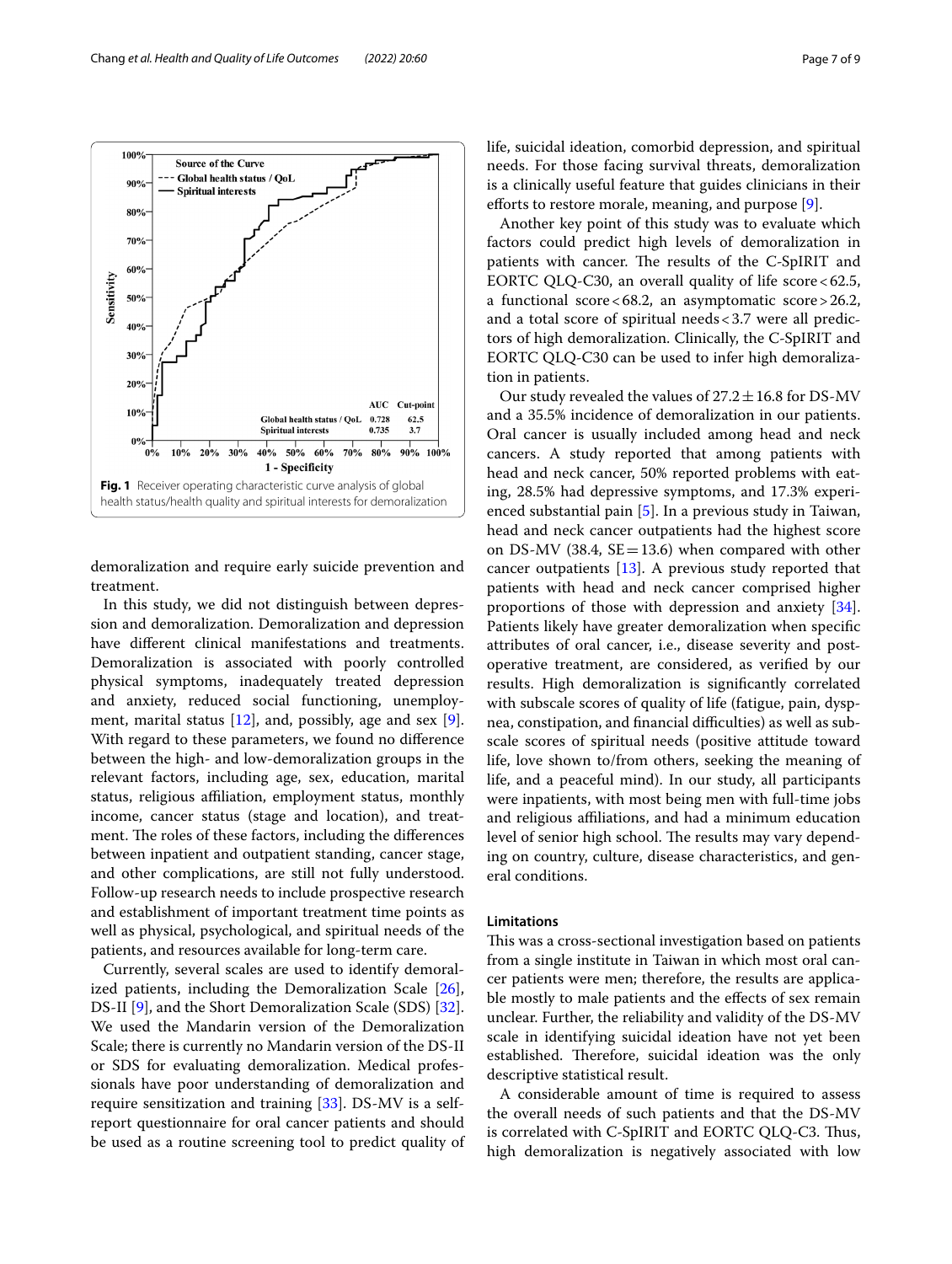satisfaction with one's spiritual needs as well as poor quality of life and high suicidal ideation. DS-MV may serve as an integrated assessment tool to help better understand the overall psychological care needs of these patients.

### **Conclusions**

We have shown that demoralization negatively correlated with quality of life satisfaction and spiritual needs in patients with oral cancer. Spiritual needs and quality of life scales predict demoralization. Demoralization is an important aspect to consider for holistic care in patients with oral cancer; therefore, further prospective studies are needed.

#### **Abbreviations**

DS-MV: Demoralization Scale Mandarin Version; C-SpIRIT: Spiritual Interests Related to Illness Tool; EORTC QLQ-C30: The Taiwan Chinese versions of the European Organization for Research and Treatment of Cancer QoL Questionnaire.

#### **Acknowledgements**

We would like to acknowledge Taichung Veteran General Hospital and all the patients who participated in this study.

#### **Authors' contributions**

TTY designed, conceptualized the study and carried out data curation. CYH performed data analysis. TGC wrote the manuscript and provide critical comments on the manuscript. PCH carried out data collection and provide critical comments on the manuscript. All authors read and approved the fnal manuscript.

#### **Funding**

The work was supported by the Taichung Veteran General Hospital (Serial Number=TCVGH-YM107034).The funder had no role in the study design, data collection and analysis or preparation of the manuscript.

#### **Availability of data and materials**

All data generated in this study is included in this published article.

### **Declarations**

#### **Ethics approval and consent to participate**

The present study was approved by the institutional review board of the Ethics Committee of Taichung Veterans General Hospital (no. CG18135B). Informed consent was obtained from all participants before their participation in this study.

#### **Consent for publication**

As part of the informed consent process, permission was obtained from the participants to use the data in publication, with the participants remaining anonymous.

### **Competing interests**

The authors declare that they have no competing interests.

#### **Author details**

<sup>1</sup> Department of Psychiatry, Taichung Veterans General Hospital, Taichung, Taiwan. <sup>2</sup>School of Psychology, Chung Shan Medical University, Taichung, Taiwan.<br><sup>3</sup>Cancer Prevention and Control Center Taichung Veterans General Hospital. <sup>3</sup> Cancer Prevention and Control Center, Taichung Veterans General Hospital, Taichung, Taiwan. <sup>4</sup>Biostatistics Task Force of Taichung Veterans General Hospital, Taichung, Taiwan. <sup>5</sup> Department of Otorhinolaryngology, Taichung Veterans General Hospital, 1650 Taiwan Boulevard Sect. 4, Taichung 40705, Taiwan, ROC. 6 <sup>6</sup>School of Medicine, National Yang Ming Chiao Tung University, Taipei, Taiwan.

Received: 16 August 2021 Accepted: 15 March 2022 Published online: 02 April 2022

#### **References**

- <span id="page-7-0"></span>1. Cheng YJ, Tsai MH, Chiang CJ, Tsai ST, Liu TW, Lou PJ, Liao CT, Lin JC, Chang JT, Tsai MH, et al. Adjuvant radiotherapy after curative surgery for oral cavity squamous cell carcinoma and treatment efect of timing and duration on outcome—a Taiwan Cancer Registry national database analysis. Cancer Med. 2018;7:3073–83.
- <span id="page-7-1"></span>2. Rogers SN, Ahad SA, Murphy AP. A structured review and theme analysis of papers published on "quality of life" in head and neck cancer: 2000–2005. Oral Oncol. 2007;43:843–68.
- <span id="page-7-2"></span>3. Chandu A, Smith AC, Rogers SN. Health-related quality of life in oral cancer: a review. J Oral Maxillofac Surg. 2006;64:495–502.
- <span id="page-7-3"></span>4. Chang DC, Chen AW, Lo YS, Chuang YC, Chen MK. Factors associated with suicidal ideation risk in head and neck cancer: a longitudinal study. Laryngoscope. 2019;129:2491–5.
- <span id="page-7-18"></span>5. Funk GF, Karnell LH, Christensen AJ. Long-term health-related quality of life in survivors of head and neck cancer. Arch Otolaryngol Head Neck Surg. 2012;138:123–33.
- <span id="page-7-4"></span>6. Henry M, Rosberger Z, Bertrand L, Klassen C, Hier M, Zeitouni A, Kost K, Mlynarek A, Richardson K, Black M, et al. Prevalence and risk factors of suicidal ideation among patients with head and neck cancer: longitudinal study. Otolaryngol Head Neck Surg. 2018;159:843–52.
- <span id="page-7-5"></span>7. Rapoport Y, Kreitler S, Chaitchik S, Algor R, Weissler K. Psychosocial problems in head-and-neck cancer patients and their change with time since diagnosis. Ann Oncol. 1993;4:69–73.
- <span id="page-7-6"></span>8. Mehnert A, Vehling S, Höcker A, Lehmann C, Koch U. Demoralization and depression in patients with advanced cancer: validation of the German version of the demoralization scale. J Pain Symptom Manage. 2011;42:768–76.
- <span id="page-7-7"></span>9. Robinson S, Kissane DW, Brooker J, Burney S. A review of the construct of demoralization: history, defnitions, and future directions for palliative care. Am J Hosp Palliat Care. 2016;33:93–101.
- <span id="page-7-8"></span>10. Kissane DW, Clarke DM, Street AF. Demoralization syndrome–a relevant psychiatric diagnosis for palliative care. J Palliat Care. 2001;17:12–21.
- <span id="page-7-9"></span>11. Clarke DM, Kissane DW. Demoralization: its phenomenology and importance. Aust N Z J Psychiatry. 2002;36:733–42.
- <span id="page-7-10"></span>12. Robinson S, Kissane DW, Brooker J, Burney S. A systematic review of the demoralization syndrome in individuals with progressive disease and cancer: a decade of research. J Pain Symptom Manag. 2015;49:595–610.
- <span id="page-7-11"></span>13. Lee CY, Fang CK, Yang YC, Liu CL, Leu YS, Wang TE, Chang YF, Hsieh RK, Chen YJ, Tsai LY, et al. Demoralization syndrome among cancer outpatients in Taiwan. Support Care Cancer. 2012;20:2259–67.
- <span id="page-7-12"></span>14. Grassi L, Rossi E, Sabato S, Cruciani G, Zambelli M. Diagnostic criteria for psychosomatic research and psychosocial variables in breast cancer patients. Psychosomatics. 2004;45:483–91.
- 15. Nanni MG, Caruso R, Travado L, Ventura C, Palma A, Berardi AM, Meggiolaro E, Ruffilli F, Martins C, Kissane D, Grassi L. Relationship of demoralization with anxiety, depression, and quality of life: a Southern European study of Italian and Portuguese cancer patients. Psychooncology. 2018;27:2616–22.
- <span id="page-7-13"></span>16. Vehling S, Mehnert A. Symptom burden, loss of dignity, and demoralization in patients with cancer: a mediation model. Psychooncology. 2014;23:283–90.
- <span id="page-7-14"></span>17. Robinson S, Kissane DW, Brooker J, Hempton C, Burney S. The relationship between poor quality of life and desire to hasten death: a multiple mediation model examining the contributions of depression, demoralization, loss of control, and low self-worth. J Pain Symptom Manag. 2017;53:243–9.
- <span id="page-7-15"></span>18. Fang CK, Chang MC, Chen PJ, Lin CC, Chen GS, Lin J, Hsieh RK, Chang YF, Chen HW, Wu CL, et al. A correlational study of suicidal ideation with psychological distress, depression, and demoralization in patients with cancer. Support Care Cancer. 2014;22:3165–74.
- <span id="page-7-16"></span>19. Robson A, Scrutton F, Wilkinson L, MacLeod F. The risk of suicide in cancer patients: a review of the literature. Psychooncology. 2010;19:1250–8.
- <span id="page-7-17"></span>20. Beck AT, Kovacs M, Weissman A. Hopelessness and suicidal behaviour. An overview. JAMA. 1975;234:1146–9.